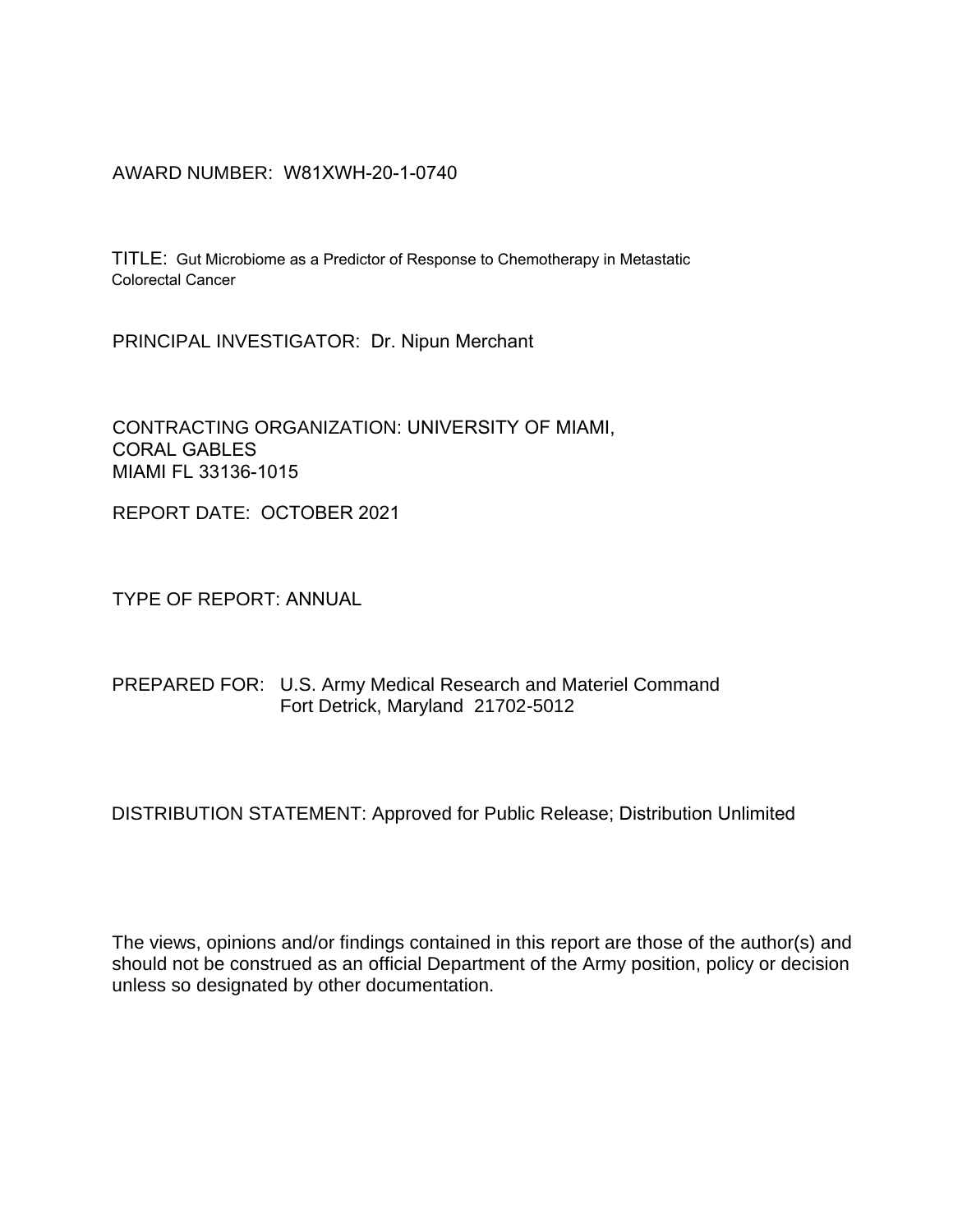| <b>REPORT DOCUMENTATION PAGE</b>                                                                                                                                                                                                                                                                                                                                                                                                                                                                                                                                                                                                                             |                     |                       |                   | Form Approved                                             |
|--------------------------------------------------------------------------------------------------------------------------------------------------------------------------------------------------------------------------------------------------------------------------------------------------------------------------------------------------------------------------------------------------------------------------------------------------------------------------------------------------------------------------------------------------------------------------------------------------------------------------------------------------------------|---------------------|-----------------------|-------------------|-----------------------------------------------------------|
| Public reporting burden for this collection of information is estimated to average 1 hour per response, including the time for reviewing instructions, searching existing data sources, gathering and maintaining the                                                                                                                                                                                                                                                                                                                                                                                                                                        |                     |                       |                   | OMB No. 0704-0188                                         |
| data needed, and completing and reviewing this collection of information. Send comments regarding this burden estimate or any other aspect of this collection of information, including suggestions for reducing<br>this burden to Department of Defense, Washington Headquarters Services, Directorate for Information Operations and Reports (0704-0188), 1215 Jefferson Davis Highway, Suite 1204, Arlington, VA 22202-<br>4302. Respondents should be aware that notwithstanding any other provision of law, no person shall be subject to any penalty for failing to comply with a collection of information if it does not display a currently valid O |                     |                       |                   |                                                           |
| <b>1. REPORT DATE</b>                                                                                                                                                                                                                                                                                                                                                                                                                                                                                                                                                                                                                                        | 2. REPORT TYPE      |                       |                   | <b>3. DATES COVERED</b>                                   |
| OCTOBER 2021                                                                                                                                                                                                                                                                                                                                                                                                                                                                                                                                                                                                                                                 | ANNUAL              |                       |                   | 15SEPT2020 - 14SEPT2021                                   |
| <b>4. TITLE AND SUBTITLE</b>                                                                                                                                                                                                                                                                                                                                                                                                                                                                                                                                                                                                                                 |                     |                       |                   | <b>5a. CONTRACT NUMBER</b>                                |
|                                                                                                                                                                                                                                                                                                                                                                                                                                                                                                                                                                                                                                                              |                     |                       |                   | W81XWH-20-1-0740<br><b>5b. GRANT NUMBER</b>               |
|                                                                                                                                                                                                                                                                                                                                                                                                                                                                                                                                                                                                                                                              |                     |                       |                   |                                                           |
| Gut Microbiome as a Predictor of Response to Chemotherapy in Metastatic Colorectal Cancer                                                                                                                                                                                                                                                                                                                                                                                                                                                                                                                                                                    |                     |                       |                   | <b>5c. PROGRAM ELEMENT NUMBER</b>                         |
| 6. AUTHOR(S)                                                                                                                                                                                                                                                                                                                                                                                                                                                                                                                                                                                                                                                 |                     |                       |                   | <b>5d. PROJECT NUMBER</b>                                 |
|                                                                                                                                                                                                                                                                                                                                                                                                                                                                                                                                                                                                                                                              |                     |                       |                   | <b>5e. TASK NUMBER</b>                                    |
| Dr. Nipun Merchant                                                                                                                                                                                                                                                                                                                                                                                                                                                                                                                                                                                                                                           |                     |                       |                   | <b>5f. WORK UNIT NUMBER</b>                               |
| E-Mail:                                                                                                                                                                                                                                                                                                                                                                                                                                                                                                                                                                                                                                                      |                     |                       |                   |                                                           |
| 7. PERFORMING ORGANIZATION NAME(S) AND ADDRESS(ES)                                                                                                                                                                                                                                                                                                                                                                                                                                                                                                                                                                                                           |                     |                       |                   | <b>8. PERFORMING ORGANIZATION REPORT</b><br><b>NUMBER</b> |
| UNIVERSITY OF MIAMI, CORAL GABLES                                                                                                                                                                                                                                                                                                                                                                                                                                                                                                                                                                                                                            |                     |                       |                   |                                                           |
| MIAMI FL 33136-1015                                                                                                                                                                                                                                                                                                                                                                                                                                                                                                                                                                                                                                          |                     |                       |                   |                                                           |
|                                                                                                                                                                                                                                                                                                                                                                                                                                                                                                                                                                                                                                                              |                     |                       |                   |                                                           |
|                                                                                                                                                                                                                                                                                                                                                                                                                                                                                                                                                                                                                                                              |                     |                       |                   |                                                           |
|                                                                                                                                                                                                                                                                                                                                                                                                                                                                                                                                                                                                                                                              |                     |                       |                   |                                                           |
| 9. SPONSORING / MONITORING AGENCY NAME(S) AND ADDRESS(ES)                                                                                                                                                                                                                                                                                                                                                                                                                                                                                                                                                                                                    |                     |                       |                   | 10. SPONSOR/MONITOR'S ACRONYM(S)                          |
| U.S. Army Medical Research and Materiel Command                                                                                                                                                                                                                                                                                                                                                                                                                                                                                                                                                                                                              |                     |                       |                   |                                                           |
| Fort Detrick, Maryland 21702-5012                                                                                                                                                                                                                                                                                                                                                                                                                                                                                                                                                                                                                            |                     |                       |                   | <b>11. SPONSOR/MONITOR'S REPORT</b>                       |
|                                                                                                                                                                                                                                                                                                                                                                                                                                                                                                                                                                                                                                                              |                     |                       | <b>NUMBER(S)</b>  |                                                           |
|                                                                                                                                                                                                                                                                                                                                                                                                                                                                                                                                                                                                                                                              |                     |                       |                   |                                                           |
| 12. DISTRIBUTION / AVAILABILITY STATEMENT                                                                                                                                                                                                                                                                                                                                                                                                                                                                                                                                                                                                                    |                     |                       |                   |                                                           |
|                                                                                                                                                                                                                                                                                                                                                                                                                                                                                                                                                                                                                                                              |                     |                       |                   |                                                           |
| Approved for Public Release; Distribution Unlimited                                                                                                                                                                                                                                                                                                                                                                                                                                                                                                                                                                                                          |                     |                       |                   |                                                           |
|                                                                                                                                                                                                                                                                                                                                                                                                                                                                                                                                                                                                                                                              |                     |                       |                   |                                                           |
| <b>13. SUPPLEMENTARY NOTES</b>                                                                                                                                                                                                                                                                                                                                                                                                                                                                                                                                                                                                                               |                     |                       |                   |                                                           |
|                                                                                                                                                                                                                                                                                                                                                                                                                                                                                                                                                                                                                                                              |                     |                       |                   |                                                           |
|                                                                                                                                                                                                                                                                                                                                                                                                                                                                                                                                                                                                                                                              |                     |                       |                   |                                                           |
| 14. ABSTRACT: Despite decades of research, a combination of cytotoxic chemotherapies continues to be the first line treatment for                                                                                                                                                                                                                                                                                                                                                                                                                                                                                                                            |                     |                       |                   |                                                           |
| metastatic colon and rectal cancer (CRC). Patients typically respond variably to chemotherapy with ~20-30% experiencing only                                                                                                                                                                                                                                                                                                                                                                                                                                                                                                                                 |                     |                       |                   |                                                           |
| disease stability and up to 30% progressing despite chemotherapy. Currently there are no known and validated predictors of                                                                                                                                                                                                                                                                                                                                                                                                                                                                                                                                   |                     |                       |                   |                                                           |
| response to cytotoxic chemotherapy. Furthermore, whether there are any patient related factors, which predict response to<br>chemotherapy, is not known. Recent years have seen an increase in our understanding of the role of gut microbiome in health as well                                                                                                                                                                                                                                                                                                                                                                                             |                     |                       |                   |                                                           |
| as in the pathogenesis of various diseases. Recent research from our group and others have shown that gut microbiota supports                                                                                                                                                                                                                                                                                                                                                                                                                                                                                                                                |                     |                       |                   |                                                           |
| growth of colon, pancreatic and many other cancers. Our preliminary studies also suggest that not all the bacterial communities in                                                                                                                                                                                                                                                                                                                                                                                                                                                                                                                           |                     |                       |                   |                                                           |
| gut microbiome promote tumor growth as selective gut microbiome modulation by individual antibiotics like vancomycin or<br>metronidazole has similar effects Interestingly, our preliminary data in animal models suggest that gut microbiome can modulate                                                                                                                                                                                                                                                                                                                                                                                                   |                     |                       |                   |                                                           |
| response of cancer to various therapeutic strategies including chemotherapy and immunotherapy. This interaction of gut microbiome                                                                                                                                                                                                                                                                                                                                                                                                                                                                                                                            |                     |                       |                   |                                                           |
| and chemotherapy in the treatment of colon cancer has been observed by other groups as well. For instance, it has been observed                                                                                                                                                                                                                                                                                                                                                                                                                                                                                                                              |                     |                       |                   |                                                           |
| that in the absence of gut microbiome the efficacy of Oxaliplatin is reduced and this may be due partially to an impaired ROS                                                                                                                                                                                                                                                                                                                                                                                                                                                                                                                                |                     |                       |                   |                                                           |
| production by myeloid cells. Based on literature as well as our preliminary studies we have proposed a novel hypothesis: Gut<br>microbiome composition can predict response of patients with metastatic colorectal cancer to standard of care chemotherapy.                                                                                                                                                                                                                                                                                                                                                                                                  |                     |                       |                   |                                                           |
| Selective gut microbiome modulation could emerge as novel therapeutic strategy to improve response to standard of care                                                                                                                                                                                                                                                                                                                                                                                                                                                                                                                                       |                     |                       |                   |                                                           |
| chemotherapy immunotherapy. This hypothesis will be tested through an observational clinical study with an interventional animal                                                                                                                                                                                                                                                                                                                                                                                                                                                                                                                             |                     |                       |                   |                                                           |
| study component.<br><b>15. SUBJECT TERMS</b><br>NONE LISTED                                                                                                                                                                                                                                                                                                                                                                                                                                                                                                                                                                                                  |                     |                       |                   |                                                           |
| <b>16. SECURITY CLASSIFICATION OF:</b>                                                                                                                                                                                                                                                                                                                                                                                                                                                                                                                                                                                                                       |                     | <b>17. LIMITATION</b> | <b>18. NUMBER</b> | <b>19a. NAME OF RESPONSIBLE PERSON</b>                    |
|                                                                                                                                                                                                                                                                                                                                                                                                                                                                                                                                                                                                                                                              |                     | OF ABSTRACT           | <b>OF PAGES</b>   | <b>USAMRMC</b>                                            |
| <b>b. ABSTRACT</b><br>a. REPORT                                                                                                                                                                                                                                                                                                                                                                                                                                                                                                                                                                                                                              | <b>c. THIS PAGE</b> | Unclassified          | 5                 | 19b. TELEPHONE NUMBER (include area<br>code)              |
| Unclassified<br>Unclassified                                                                                                                                                                                                                                                                                                                                                                                                                                                                                                                                                                                                                                 | Unclassified        |                       |                   | Standard Form 298 (Rev. 8-98)                             |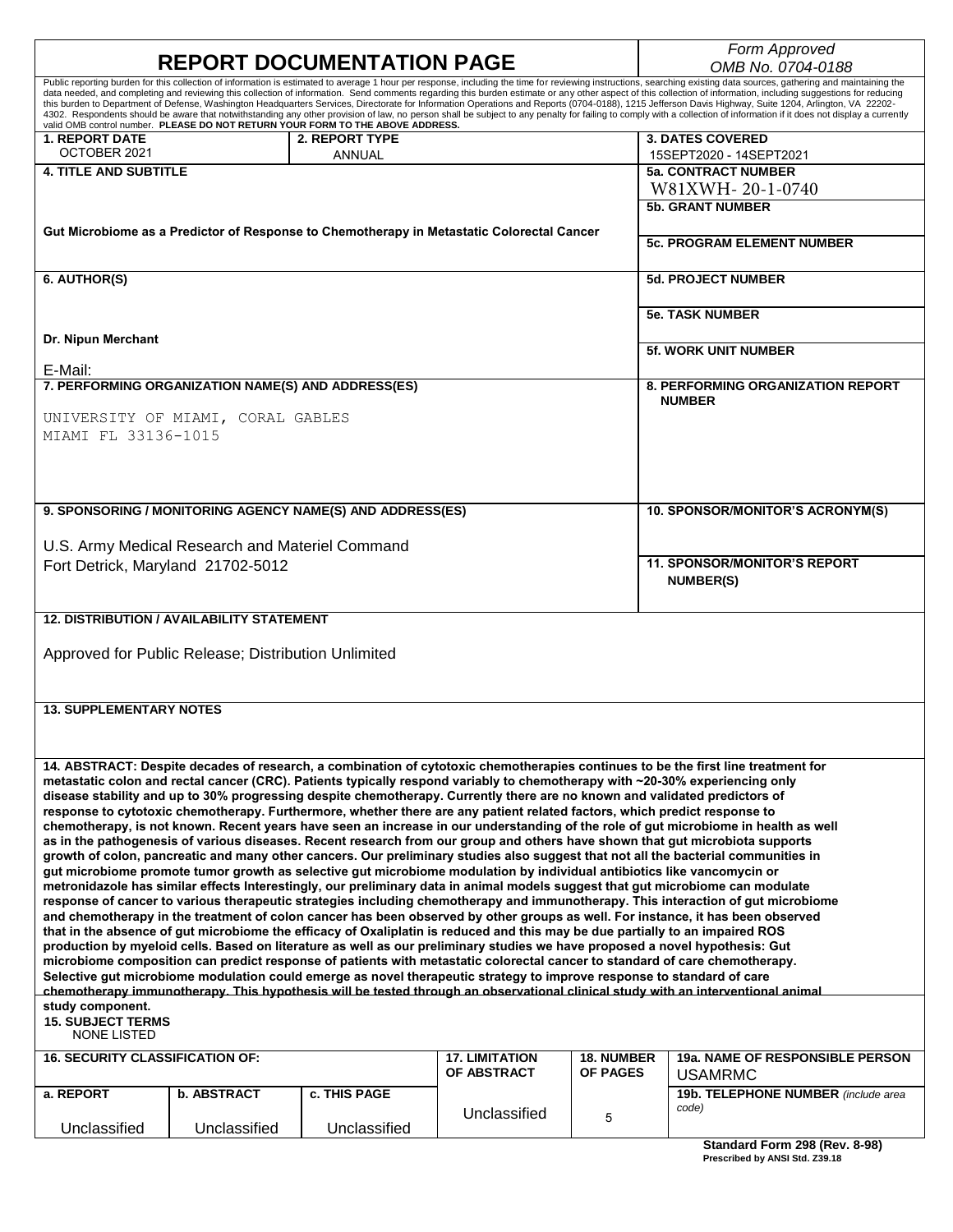#### **1. INTRODUCTION:**

Despite decades of research, a combination of cytotoxic chemotherapies continues to be the first line treatment for metastatic colon and rectal cancer (CRC). Patients typically respond variably to chemotherapy with ~20-30% experiencing only disease stability and up to 30% progressing despite chemotherapy. Currently there are no known and validated predictors of response to cytotoxic chemotherapy. Furthermore, whether there are any patient related factors, which predict response to chemotherapy, is not known.

Recent years have seen an increase in our understanding of the role of gut microbiome in health as well as in the pathogenesis of various diseases. Recent research from our group and others have shown that gut microbiota supports growth of colon, pancreatic and many other cancers. Our preliminary studies also suggest that not all the bacterial communities in gut microbiome promote tumor growth as selective gut microbiome modulation by individual antibiotics like vancomycin or metronidazole has similar effects Interestingly, our preliminary data in animal models suggest that gut microbiome can modulate response of cancer to various therapeutic strategies including chemotherapy and immunotherapy. This interaction of gut microbiome and chemotherapy in the treatment of colon cancer has been observed by other groups as well. For instance, it has been observed that in the absence of gut microbiome the efficacy of Oxaliplatin is reduced and this may be due partially to an impaired ROS production by myeloid cells. Based on literature as well as our preliminary studies we have proposed a novel hypothesis: *Gut microbiome composition can predict response of patients with metastatic colorectal cancer to standard of care chemotherapy. Selective gut microbiome modulation could emerge as novel therapeutic strategy to improve response to standard of care chemotherapy and/or immunotherapy.* This hypothesis will be tested through an observational clinical study with an interventional animal study component.

## **2. KEYWORDS:**

Colorectal Cancer, Metastasis, Pancreatic Cancer, Gut, Microbiome, Chemotherapy, Antibiotics, Immunotherapy.

### **3. ACCOMPLISHMENTS:**

### **Major goals of the project:**

Specific aim 1- Does Gut Microbiome composition predicts response to chemotherapy? Major Task: Recruitment of 1<sup>st</sup> 30 Subjects, baseline imaging, gut microbiome collection, initiation of chemotherapy in 1st 30 subjects, completion of 4 months of chemotherapy on recruited subjects, collection of post chemotherapy samples of gut microbiome. Contributor: Vikas Dudeja (PI) & Nipun Merchant (Co-PI).

Specific aim 2- Does modulation of gut microbiome modify response to chemotherapy?

Major task: Generation of human gut microbiome avatar mice by transplanting stool from 10 responders, 10 patients with stable disease and 10 patients with progressive disease into germ free mice. Implantation of colon cancer cell lines subcutaneously in human gut microbiome avatar mice. Contributor: Vikas Dudeja (PI) & Ashok Saluja (Co-PI).

### **Accomplishment under these goals:**

For Aim 1, we have acquired IRB approval at University of Miami. However, based on recommendations by the HRPO, we are awaiting conversion of our IRB to a single site IRB to be initiated by UAB. We have submitted our documents to UAB for final approval. Personnel for recruitment of specimens is right now in place.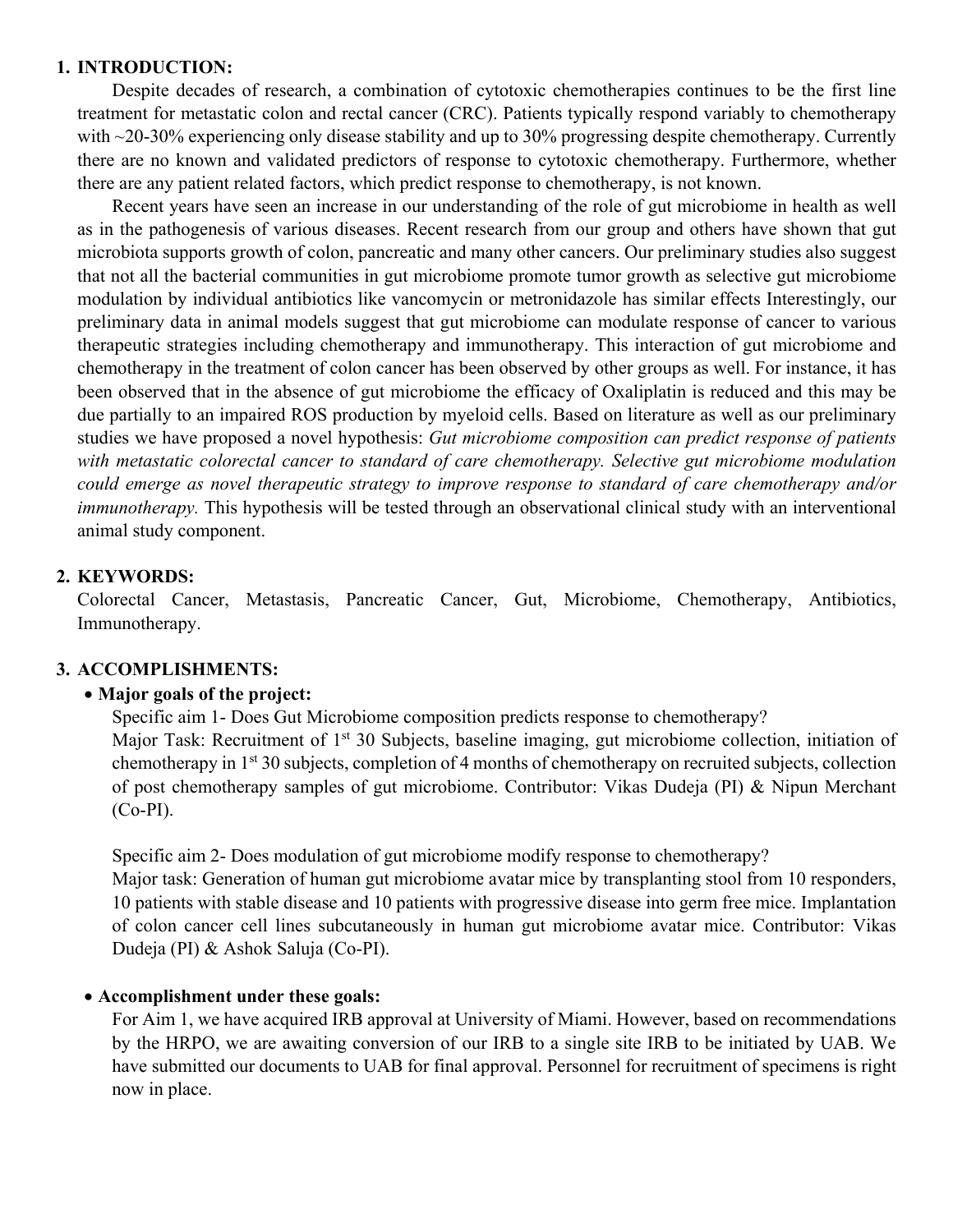For Aim 2, we have obtained IACUC approval as well as ACUR approval. We are waiting on IRB and HRPO approval so that we can collect gut microbiome specimens, which will be used for generation of Human Gut Microbiome AVATAR mice.

- **Opportunities for training and professional development:** Nothing to report
- **Dissemination of results to community of interest:** Nothing to report
- **Plan to do during next reporting period to accomplish the goals:**

As soon as we receive this single site IRB approval, we will recruit patients with metastatic colorectal cancer and collect stool for gut microbiome analysis. Subsequently, these patients will receive will recruit patients with metastatic colorectal cancer and collected stool for gut microbiome. Subsequently, these patients received chemotherapy FOLFOX and Avastin for 4 months. After 4 months, treatment response was evaluated by cross sectional imaging and stool will again be collected for gut microbiome analysis and used for the second aim of the grant (PI: Dudeja and Saluja).

### **4. IMPACT:**

- **Impact on the development of the principal discipline(s) of the project:** Nothing to report
- **Impact on other disciplines:** Nothing to report
- **Impact on technology transfer:** Nothing to report
- **Impact on society beyond science and technology:** Nothing to report
- **5. CHANGES/PROBLEMS:** Nothing to report

### **6. PRODUCTS:**

- **Publications, conference papers, and presentations: Journal Publications:** Nothing to report **Book or other non-periodical, one-time publications:** Nothing to report **Other publications, conference papers, and presentations:** Nothing to report
- **Website(s) or other internet sites(s):** Nothing to report
- **Technologies and techniques:** Nothing to report
- **Inventions, patent applications, and/or licenses:** Nothing to report
- **Other products:** Nothing to report

## **7. PARTICIPANTS & OTHER COLLABORATING ORGANIZATIONS:**

**Individuals worked on the project:**

| Name:         | <b>TT</b><br>Nipun Merchant, MD |
|---------------|---------------------------------|
| Project Role: | $\alpha$ - $P^r$                |